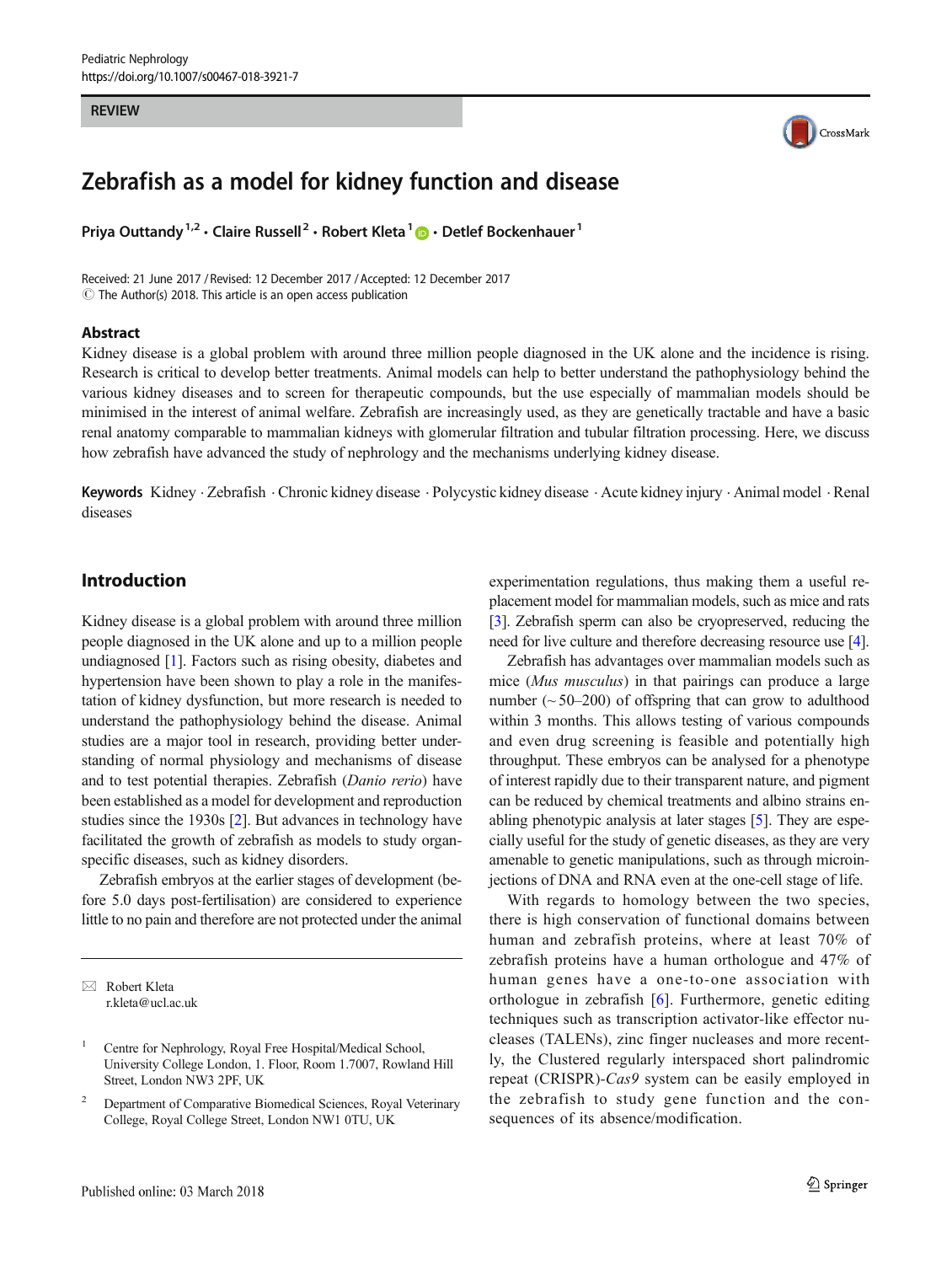Zebrafish have long been used in other fields of research to gain a better insight into various disease states. For example, via the use of chemicals, tumours can be induced in a number of organs proving to be useful models of cancer [[7](#page-8-0)]. Zebrafish adults from the  $c$ -my $b^{hyper}$  mutant line developed acute myeloid leukaemia-like or acute lymphoid leukaemia-like disorders due to the hyperactivity of the transcription factor c-myb (Myb proto-oncogene protein)—such abnormalities in man lead to many haematopoietic disorders [[8\]](#page-8-0). Zebrafish have also been useful in the field of cardiology specifically in the study of heart regeneration mechanisms and can show cardiac failure when the same genes known to cause dilated cardiomyopathy in humans are knocked down in the zebrafish [[9](#page-8-0)]. A significant amount of research has been carried out to study renal function and disease using zebrafish. Here, we will review kidney-related research in zebrafish and discuss the advantages and potential caveats involved of using this organism as a model.

## General aspects of the zebrafish model

Forward and reverse genetic approaches can easily be used in the zebrafish to enable the study of genes. Forward genetic approaches involve random mutagenesis in the embryo to alter gene function and assessing phenotypes as a starting point to find the causative gene [\[10](#page-8-0)]. Zebrafish screens are feasible and were first used to identify genes involved in vertebrate development [\[11\]](#page-8-0).They have also shown to be successful in isolating candidate genes responsible for human diseases [[12\]](#page-8-0). This is an unbiased approach in contrast to reverse genetics in which a specific gene of interest is disrupted to study the effects in the embryo.

A summary of the various genetic manipulations that can be used in the zebrafish is described here:

#### Transient gene suppression: morpholinos

Another tool is the use of morpholinos which are targeted antisense oligonucleotides with modified bases that have commonly been used since the 1990s, to transiently knockdown a gene of interest in zebrafish [[13](#page-8-0)]. They were first employed in the zebrafish in the 2000s and have the advantage of specifically blocking mRNA transcripts of interest with higher efficiency than other antisense oligos [\[14](#page-8-0)]. They are useful as a first approach to studying a particular gene or multiple genes in the absence of a genetic mutant [[15\]](#page-8-0).

Nasevicius and Ekker (2000) were able to show phenocopies for many known gene mutations such as the one-eyed pinhead confirming that morpholinos can successfully affect the majority of cells in the zebrafish [\[16](#page-8-0)]. It is essential that the optimum dose of morpholino is determined to avoid any pitfalls in mistaking the effect of toxicity as a gene-specific phenotype. Morpholinos can often exhibit phenotypes which are the result of off-target effects leading to uncertainty as to whether the phenotype is truly the result of a knockdown of the targeted gene. A common phenotype observed with morpholinos consisting of neural toxicity had been shown to be the result of activation of the p53 pathway [\[17\]](#page-9-0). These offtarget effects that trigger the p53 pathway have been shown to be present in 15–20% of morpholino work injected at standard concentrations and can be problematic for work involving gene-specific activation of the p53 pathways [\[17\]](#page-9-0). Moreover, injections of p53 morpholinos with the gene-specific morpholino has become an important control step in distinguishing true phenotypes from off-target effects [\[18\]](#page-9-0).

A recent paper showed that when CRISPR/cas9-induced mutants were examined alongside morpholino morphants, they exhibited a milder phenotype suggesting that there are wider off-target effects in the morpholino morphants that are contributing to the severe phenotype [\[19\]](#page-9-0). It has been suggested that milder phenotypes observed in mutants are thought to be the result of compensatory mechanisms where subsets of genes can be upregulated in response to loss of gene function [\[20](#page-9-0)]. This was not observed in morphants with morpholino use which can account for the more severe phenotypes but it could also be said that morpholinos can show the function of a gene more directly [\[15](#page-8-0)].The efficacy of the morpholinos is typically limited to around 3 days post injection [[21](#page-9-0)]. Though morpholinos can be assessed for phenotypes quite rapidly they are transient, and it is more desirable to have a stable mutant to study long term.

There is also a growing requirement to validate morpholino work with genetic mutants so that phenotypes can be assessed for gene specificity as well as studying the effects long term. Determining the morpholino dose is also crucial and it is suggested that phenocopying known mutants as a reference is a suitable approach. Morpholinos should remain a valuable tool in zebrafish research providing that other guidelines are followed along with appropriate genetic mutant controls [\[16,](#page-8-0) [22](#page-9-0)].

## Forward genetic approaches

#### Random mutagenesis

The most common method of random mutagenesis uses the methylating agent ethylnitrosourea (ENU) where exposure of the mutagen can create hundreds of mutations in male germ cells which are then grown to adulthood and crossed to wildtype females to create the F1 generation [\[23](#page-9-0)]. The F1 generation is outcrossed to obtain F2 generation carriers and the heterozygous carriers are then incrossed to get the F3 generation to study the homozygous portion of the progeny for phenotypes [\[23\]](#page-9-0).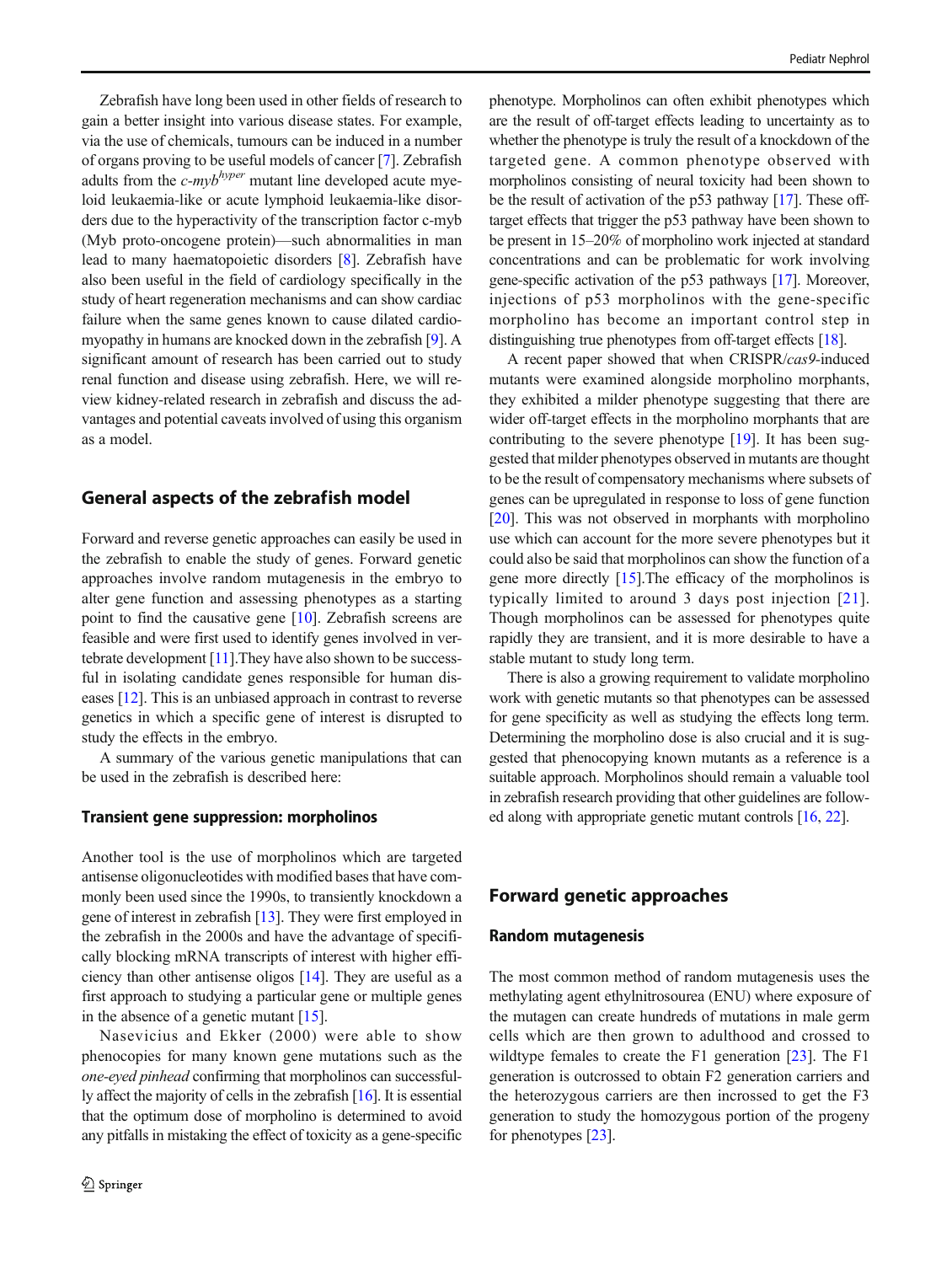Point mutations are the most common outcome from this method [\[24](#page-9-0)]. Mutations with ENU have a high mutagenic rate so there is a higher germline transmission rate to future generations and the method offers a non-biased approach to identify genes that previously would have never been implicated with specific roles [\[25\]](#page-9-0). In zebrafish, the first ENU screen successfully identified over 600 genes with mutant phenotypes thought to be involved in embryonic development [\[11\]](#page-8-0). However, ENU mutagenesis requires positional cloning to be undertaken where the disease and candidate gene are colocalised onto a chromosomal region which is seen as more laboursome in comparison to other methods [\[26](#page-9-0)].

#### Insertional mutagenesis

This method involves the addition of exogenous DNA, commonly pseudotyped retroviruses that can result in around 1 in 80 insertions disrupting gene function and causing a mutant phenotype [\[27](#page-9-0), [28](#page-9-0)]. This forward genetic method is typically used to identify genes associated with a particular phenotype. This strategy is seen as a better alternative to ethylnitrosourea (ENU)-induced mutagenesis as the genetic sequence of the vector provides a distinctive identifier for cloning, making screening for mutants easier [[29,](#page-9-0) [30\]](#page-9-0).

#### Reverse genetic approaches

#### Targeting induced local lesions in genomes

One reverse genetic approach is targeting induced local lesions in genomes (TILLING) to study a specific gene and combines the use of chemical mutagenesis with polymerase chain reaction (PCR) to identify mismatches in mutant and DNA strands during annealing. At the mismatch site, a single strand nuclease, e.g. CEL1 (purified from celery), cleaves the DNAwhich can be analysed with sequencing methods [[31\]](#page-9-0). Adapting this approach in zebrafish was initially carried out by Fritz et al. who used a multiplex PCR to target a number of zebrafish genes to test on haploid offspring of female fish that were fertilised with gamma-radiated sperm [[32](#page-9-0)]. The study was able to recover 15 mutants such as the  $msxB$  (muscle segment homeobox B) mutant which had no PCR product detected and displayed abnormal phenotypes such as a shortened body axis.

#### Targeted germline mutations

Engineered endonucleases such as zinc finger nuclease and transcription activator-like effector nucleases (TALENS) also emerged as tools to create site-specific genome modification by introducing double-stranded breaks in a target region. Zinc finger nucleases (ZFN) are based on the theory of recognition of a few bases of sequence by each zinc finger and Fokl (Flavobacterium okeanokoites), an endonuclease, which becomes active when it dimerises, causing a double-stranded break in the DNA. These mutations using TALENS and zinc finger nucleases are introduced due to inefficient repair of the double-stranded breaks. TALENS also involves Fokl nucleases but the DNA-binding domain is larger, consisting of con-served repeats [[33](#page-9-0)]. However, it is not easy to assemble zinc finger domains to bind to an extended stretch of nucleotides with high affinity and TALENS can be harder to express into a cell due to their larger size [\[34\]](#page-9-0). Thus, despite the recent advances in forward genetics, these approaches do have their limitations.

Clustered regularly interspaced short palindromic repeat (CRISPR) is a relatively new discovery in genetics, which has opened the field of gene editing. It had originally been shown in prokaryotes as a naturally occurring innate defence system against invading phages and plasmids where it produces a mature CRISPR RNA (crRNA) complex to recognise target DNA sequence in the virus and employs Cas 9 (CRISPR associated protein) enzymes to 'cut' the target site [\[35](#page-9-0)]. By inducing a double-stranded break in the sequence, it prevents proliferation of the foreign genetic elements [[36\]](#page-9-0). Unlike morpholinos, which induce transient reductions in gene expression, CRISPR/Cas 9 results in germline mutations, which may result in more stable phenotypes. Like morpholinos, CRISPR/Cas9 can also have off-target effects, although there are tools/methods available to try and minimise these effects [[37,](#page-9-0) [38](#page-9-0)]. CRISPR/Cas 9 has currently being implemented to create insertions and deletions (InDels) in the zebrafish genome successfully to create loss of function models of targeted genes. It is also possible to 'knock-in' a selected mutation, which is a promising approach to replicate and assess specific mutations seen in patients.

Discussing specific details of gene manipulation technologies is beyond the scope of this review and the interested reader is referred to some recent comprehensive reviews [\[39,](#page-9-0) [40\]](#page-9-0) [[41,](#page-9-0) [42\]](#page-9-0).

With reverse genetic methods, targeting genes that have paralogues in the zebrafish, i.e. homologous duplicate pairs, can result in challenges in mapping the gene that causes the phenotype. Zebrafish belong to the teleost group where approximately 350 million years ago, a genome duplication event occurred during its early evolution and divergence from mammalian ancestors [[43,](#page-9-0) [44\]](#page-9-0). The outcome of this is that these paralogues, which are closely related to each other in sequence, can have redundant functions [\[45\]](#page-9-0). Thus, there is often a 2:1 ratio of orthologues between zebrafish and humans [\[46](#page-9-0)]. This can be a challenge for researchers as considerations need to be taken when working with zebrafish genes that are duplicated to identify the most likely orthologue to the human gene of interest, which may involve more methods to analyse the data. For example, it may not be enough to analyse BLAST results of zebrafish and human data alone as one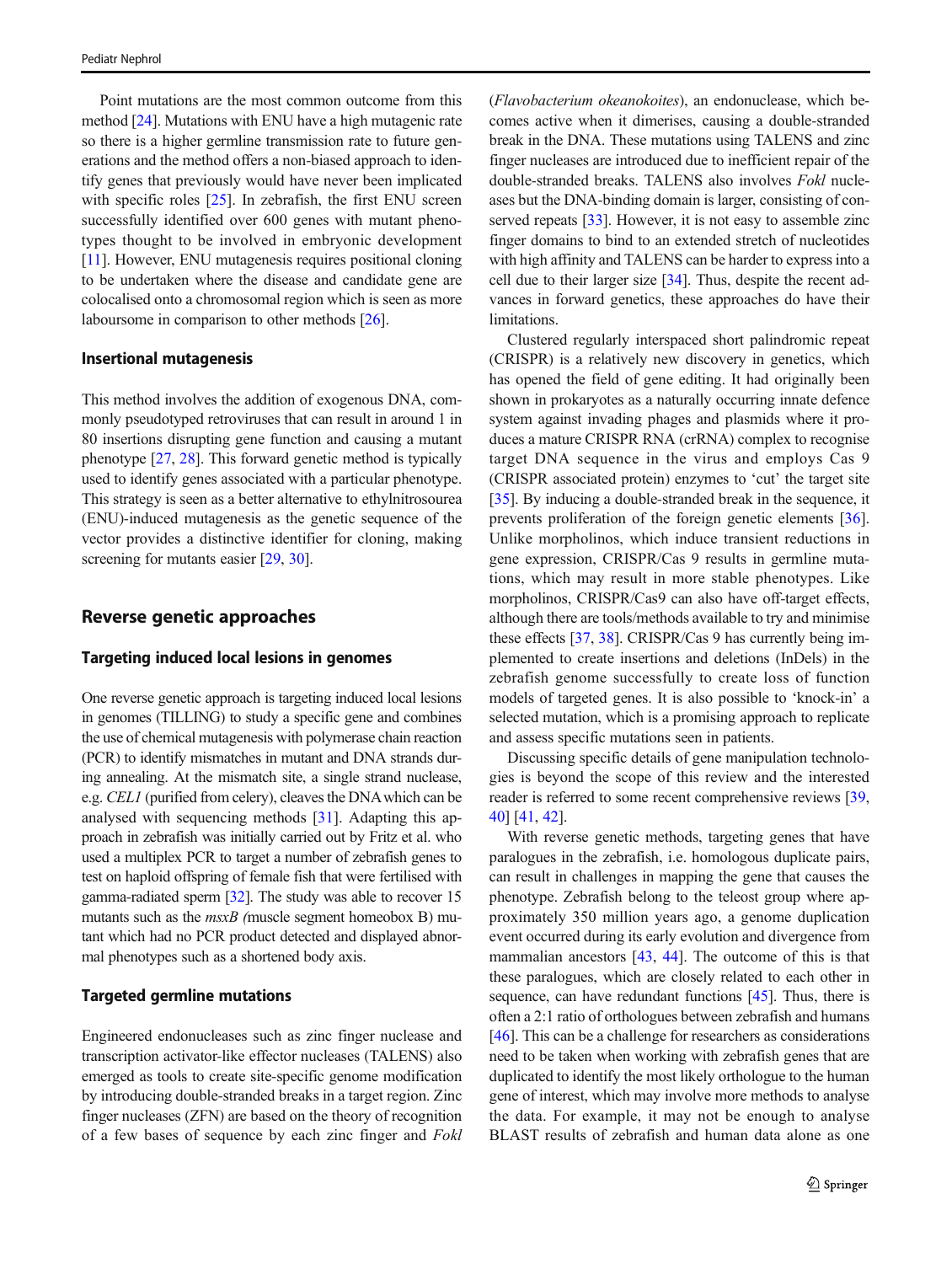study found that it could not predict the most appropriate orthologues in the Msh homeobox 1 (msx) zebrafish family of genes: msxa, msxb, msxc, msxd and msxe with the human MSX1 and MSX2 genes [[47](#page-9-0)]. Syntenic regions may provide more insight into their orthologous relationships [\[47](#page-9-0)]. Moreover, despite the evidence of homology, some zebrafish orthologues may not have the same function as the human gene. For example, heterozygous and homozygous mutations in the human granulin (GRN) gene have been linked to frontotemporal lobar degeneration and neuronal ceroid lipofuscinosis [[48\]](#page-9-0), respectively. However, when zebrafish orthologues of GRN, grna and grnb, were knocked out either separately or as a double knockout, the models showed no differences in regards to morphological and movement phenotypes [\[49\]](#page-9-0).

Currently, the latest version of the zebrafish genome assembly is GRCz10, but the genome assembly is still undergoing improvements due to some sequencing gaps in the genome and errors in mapping. Occasionally, the new update can result in relocation of genomic regions. This can be of special relevance when a mutant line is obtained to study a specific gene of interest and changes to the genome assembly assign the retroviral insertion to a different gene than originally assumed. Gaps in the genome assembly can also lead to challenges in accurately mapping mutations from insertional mutagenesis.

## The zebrafish kidney and the mammalian kidney

Zebrafish is a freshwater fish and thus, a key function of the zebrafish kidney is to excrete water and maintain osmoregulation [\[50](#page-9-0)]. Yet, there is a close functional analogy between zebrafish and mammalian kidneys, which makes zebrafish an excellent model for renal research. Zebrafish can be a useful organism to study processes such as glomerular filtration and renal tubular clearance as there is conservation of this mechanism from fish to mammals [\[51\]](#page-9-0).

Zebrafish have a pronephros and despite this being the most 'basic kidney' in vertebrate organisms, it has been shown to be comparable to the mammalian metanephros [\[52\]](#page-9-0). The zebrafish pronephros is comprised of two nephrons that derive from bilateral stripes of intermediate mesoderm, similarly to the mammalian kidney [\[53\]](#page-9-0). Two bilateral pronephric ducts are linked with glomeruli located in the midline of the embryo. The pronephric duct is lined by epithelium from the glomerulus to the cloaca, which is divided into segments comparable to the mammalian system, such as the proximal and the early distal tubule (Fig. 1) [\[52](#page-9-0)]. In addition, Wingert et al. found that many genes that are localised to specific segment in the mammalian kidney were also expressed in the pronephros. For example, solute transporters slc9a3 and slc4a4 are restricted to the proximal segments in



Fig. 1 Schematic representation of the pronephros in the developing zebrafish. The image shows one pronephric tubule out of the bilateral organ consisting of the various segments. The distal early tubule is representative of the thick ascending limb, and the distal late segment is representative of the distal convoluted tubule in humans. The pronephric duct is analogous to the collecting duct in humans. The tubular epithelium then joins with the cloaca to complete the process. By the 28-somite stage, the pronephros is developed consisting of two parallel nephrons and glomerular filtration can commence from 2 days post-fertilisation. G glomerulus, N neck, PCT proximal convoluted tubule, PST proximal straight tubule, DE distal early tubule, CS corpuscles of stannius, DL distal late tubule, PD pronephric duct

both zebrafish and mammals and expression of *clcnk* which encodes a chloride channel in mammals in the distal regions are comparable to the clck expression in the distal part of the pronephros [\[51\]](#page-9-0). Like humans, zebrafish have a developed brush border membrane and also express megalin and cubulin receptors located in the proximal convoluted tubule segment to aid reabsorption of salts, sugars and small proteins [[54\]](#page-9-0). While the zebrafish glomerular anatomy is comparable to the human glomerulus, another difference is that zebrafish have a mesonephric rather than metanephric adult kidney and have no bladder [\[53\]](#page-9-0). Moreover, the pronephros structure differs slightly in structure to the more specialised mammalian metanephros; for example, the pronephros does not have a thin limb segment between the proximal straight tubule and the thick ascending limb (equivalent to the zebrafish distal early segment).

#### The developing kidney

There is also analogy in kidney development: zebrafish genes such as pax2.1 (essential for kidney development in higher vertebrates) are also directing pronephric development resulting in the tubular segmentation discussed above [[55\]](#page-9-0). In the intermediate mesoderm and then pronephric duct, the zebrafish protein Cadherin17, orthologous to human LI-cadherin (CDH17), is expressed to ensure the development of apical and basolateral membrane domains and for cell cohesion within the ducts [[56\]](#page-9-0). The Notch signalling pathway has been shown to play a role in the developing pronephric nephrons as ligands such as deltaC, jag1b and jag2a are expressed and restricted to the proximal intermediate mesoderm [\[57](#page-10-0)].The pronephros localisation and segmentation is mediated by (caudal) cdx transcription factors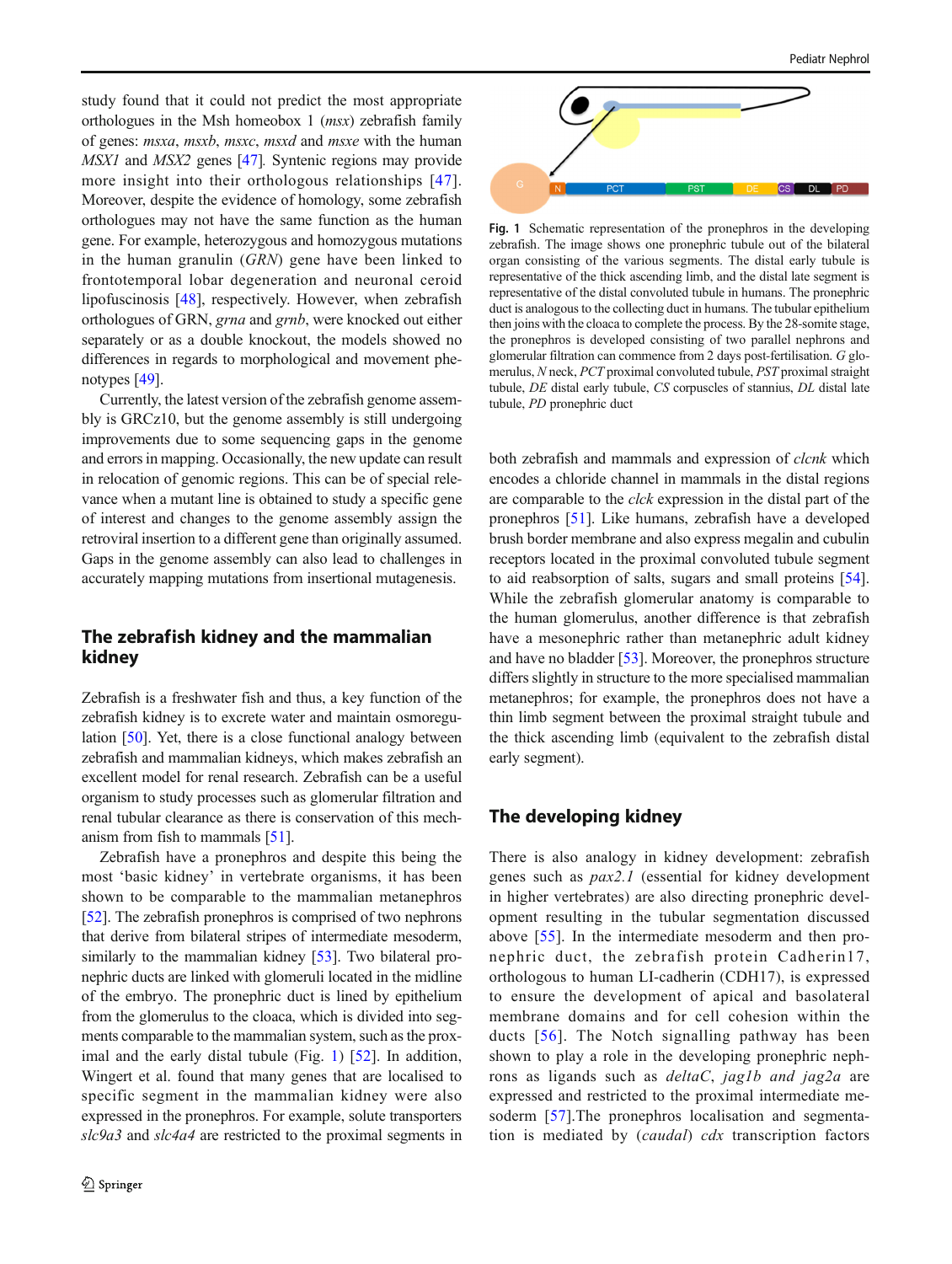which affect retinoic acid activity by increasing its production at the embryonic axis and then forming the pronephros at this site [\[51](#page-9-0)].

Zebrafish provided an insight into how nephrons differentiate into segments by studying the pattern of signalling pathways in both retinoic acid and irx3b. Morpholino knockdown of irx3b in zebrafish embryos showed lack of a mature distal segment as well as expansion of the proximal tubule boundaries and oedema at 72 h postfertilisation indicating its involvement in demarcating nephron proximal and distal signals [\[58](#page-10-0)].Interestingly, zebrafish also have the ability to develop new nephrons (nephrogenesis) in response to injury in their lifespan in contrast to mammals [[59](#page-10-0)]. By studying nephrogenesis in the zebrafish, researchers can test molecular pathways for roles in nephrogenesis, which can subsequently be further studied in murine models.

Many zebrafish mutant lines exist today in biomedical research that are used to study kidney function and relate the findings to the human kidney. The  $Tg(wtlb:EGFP)$  zebrafish line [\[60\]](#page-10-0), for example, enables the fluorescent visualisation of the proximal tubules and glomerulus via green fluorescent protein (GFP) (Fig. 2) and was used to show the importance of the Wilms tumour protein  $(wt)$  in pronephros development, glomerular formation and nephrogenesis in zebrafish [\[60](#page-10-0)]. This is similar to its role in humans as *WT1* also plays a role in kidney development in mammals [\[61\]](#page-10-0). Mutations in WT1 can lead to Wilms tumour, a paediatric kidney cancer [[62](#page-10-0)].

## Functional assays to study kidney function

There are other tools available to study kidney function. Given the importance of the kidney for water excretion, the presence of oedema in a mutant fish can be an indicator of impaired kidney function. An inherent caveat of the zebrafish model is that it is often difficult to detect changes in the urine to assess the clearance of specific markers of interest as it is the level in the surrounding water rather than the pure urine that can be examined. Normal renal function tests routinely used in clinics are challenging to perform in zebrafish, due to small volumes of urine, and the fact that urine is released into the surrounding water. This can limit the utility of zebrafish as a model for specific tubular diseases.

Fluorescent assays have been useful in studying zebrafish models of kidney function and disease [[63](#page-10-0)–[65](#page-10-0)]. Typically, fluorescent tracers are injected in zebrafish embryos so that they can easily be tracked under a fluorescent microscope within an area of interest. Large molecular weight tracers are retained by the intact glomerular barrier and thus can be used to study glomerular function [\[54\]](#page-9-0) [\[66,](#page-10-0) [67\]](#page-10-0). A transgenic line was developed to express vitamin D-binding protein tagged to green



Fig. 2 The developing kidney in a 48-h post-fertilisation zebrafish embryo. Shown is an image of a transgenic fish  $Tg(wtlb:EGFP)$ , expressing the fluorescent protein E-GFP in kidney progenitor cells. The kidney is seen by its GFP expression, with notable structures labelled. The pronephric tubules have not yet reached their full length at this stage of development but will elongate further by 3.5 days postfertilisation

fluorescent protein (VDBP-GFP; combined size of approximately 87 kDa). When crossed with another transgenic line in which podocyte damage can be induced, the double-transgenic fish showed accumulation of VDBP-GFP within the proximal tubules indicative of a damaged glomerular filtration barrier (GFB) [\[68](#page-10-0)].

In addition, the disappearance rate of a low molecular weight fluorescent tracer can be used as a rough marker of glomerular filtrate rate. This technique can comprehensively be implemented using zebrafish embryos and the kidney visualised using a fluorescence microscope (Fig. [3](#page-5-0)). Impaired glomerular filtration will lead to retention of these dextrans in the fish, which can be visualised and measured. In our studies of the kcnj10 morphant for example, we showed impaired renal clearance of a rhodamine-labelled 10 kDa dextran, when injected into the pericardium of the embryos. The loss of fluorescence from the fish correlates with the clearance of the dextran by the kidneys and loss of  $kcnj10$  in these morphants showed higher levels of fluorescence compared to controls [\[69\]](#page-10-0).

Tracers can also be used to assess tubular function, specifically reuptake in the proximal tubule [[70,](#page-10-0) [71\]](#page-10-0). Another important aspect of tubular function in zebrafish (a sweetwater fish) is excretion of water. Consequently, deletion of tubular transporters can lead to water retention, as we showed in the abovementioned kcnj10 morphants, which displayed a dilated pronephric duct and pericardial oedema [\[69](#page-10-0)].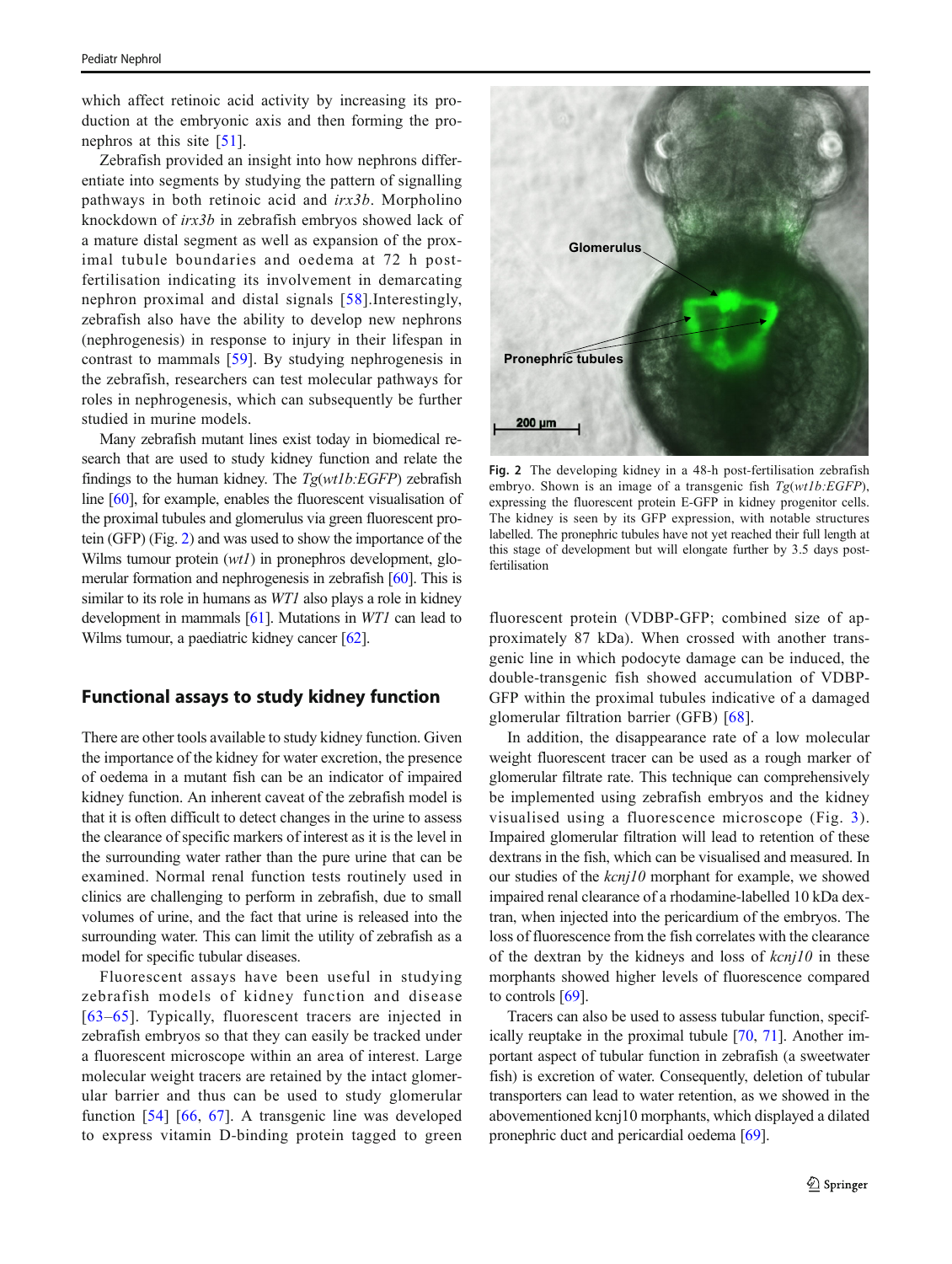<span id="page-5-0"></span>

Fig. 3 Injection of 10 kDa FITC-dextran into a wild-type zebrafish embryo at 72 h post-fertilisation visualised on a fluorescence inverted compound microscope. a Injection of the tracer into the common cardinal veins taken just after injection, showing uptake of the dextran into the blood vasculature of the embryo. b Dorsal visualisation of the dextran being taken up in to the pronephric duct and tubules after 20 h incubation post injection. Note that the tubules appear convoluted as they form a coiled loop around the glomerulus (not shown) and show reduced fluorescence in the rest of the embryo indicative of normal renal filtration processes

## Zebrafish as a model of glomerular disease

Zebrafish have helped validate bioinformatic findings from genome-wide association studies (GWAS), which identify genomic regions that can then be investigated in the zebrafish. In one such study, two novel candidate proteins, SOS Ras/Rho guanine nucleotide exchange factor 2 (SOS2) and acid phosphatase 1 (ACPI), were predicted to be involved in early development and function of the kidney based on estimated glomerular filtration rate (eGFR), serum creatinine values and 'variants genotyped' from next generation sequencing. These patients were recruited from the 'CKDGen consortium' to assess the effect of rare variants on chronic kidney disease as the multiple common genetic risk variants could only explain a small proportion of variation with eGFR and urinary albumin-to-creatinine ratio (UACR) measures in these patients [\[72](#page-10-0)].When morpholinos against these genes were injected into zebrafish embryos, there were morphological changes in the renal tubule seen, e.g. elongation, and there was also reduced body length overall of the embryo [[72\]](#page-10-0). To ensure that these changes were not a result of off-target effects, the morpholinos directed against the 'ATG' start site were validated with splice site morpholinos which also show similar phenotypes such as the reduced body length [[72\]](#page-10-0). Embryos also displayed oedema at 72 h old and when assessed for glomerular function and tubular flow with injections of 70 kDa rhodamine-labelled dextran, these morphants showed decreased dextran clearance compared to controls [\[72](#page-10-0)]. This phenotype is also associated with the role of sos2 and acp1 in kidney development [\[72\]](#page-10-0). In humans, mutation with SOS2 is associated with Noonan syndrome which results in kidney dysfunction and though there is no current association between ACP1 and kidney function, it provides a useful target for further studies into kidney abnormalities.

Nephrotic syndrome has also been studied in zebrafish. Mutations in genes encoding proteins expressed in the slit diaphragm have been identified in patients with nephrotic syndrome, bringing the focus onto podocytes and their interactions during filtration [\[73](#page-10-0), [74\]](#page-10-0). Mutations in the phospholipase C epilson (plce1) gene, whose normal function is required to initiate cell growth, differentiation and gene expression, were shown to cause early onset nephrotic syndrome and end-stage kidney disease [\[75\]](#page-10-0). Essential domains and residues in the *plce1* protein are highly conserved in zebrafish, enabling researchers to investigate the role of plce1 in podocyte function. Morpholinos against the gene orthologue were injected in zebrafish embryos to assess the journey of a 500 kDa tracer (FITC-dextran) perfused into the vasculature [[75\]](#page-10-0). The study found that in control fish, there was retention of this large tracer in the glomerular vasculature and typical morphology. However, in plce1 knockdown embryos, there was a breakdown in the glomerular barrier as expression of the tracer was visualised in the proximal tubule. Moreover, these embryos developed an oedematous phenotype with podocyte effacement classically representative of nephrotic syndromes.

A study of steroid-resistant nephrotic syndrome (SRNS) identified underlying mutations in the gene FAT1 (FAT atypical cadherin 1) in some patients [\[76](#page-10-0)]. To understand the role of FAT1 in glomerular function in vivo, the investigators knocked down *fat1* in zebrafish embryos from the transgenic line  $Tg(wtlb:EGFP)$  [\[76](#page-10-0)]. This transgenic fish line allows fluorescent visualisation of the glomerulus and proximal tu-bules [[60\]](#page-10-0). The study revealed that knockdown of fat1 resulted in pronephric cyst development in morphants. The paper then investigated the link between fat1 and Rho GTPases. The Rho GTPases family include RAC1 (Ras-related C3 botulinum toxin) and CDC42 (Cell division control protein 42 homologue) which are both involved in cellular migration: CDC42 in particular is involved in filopodia formation and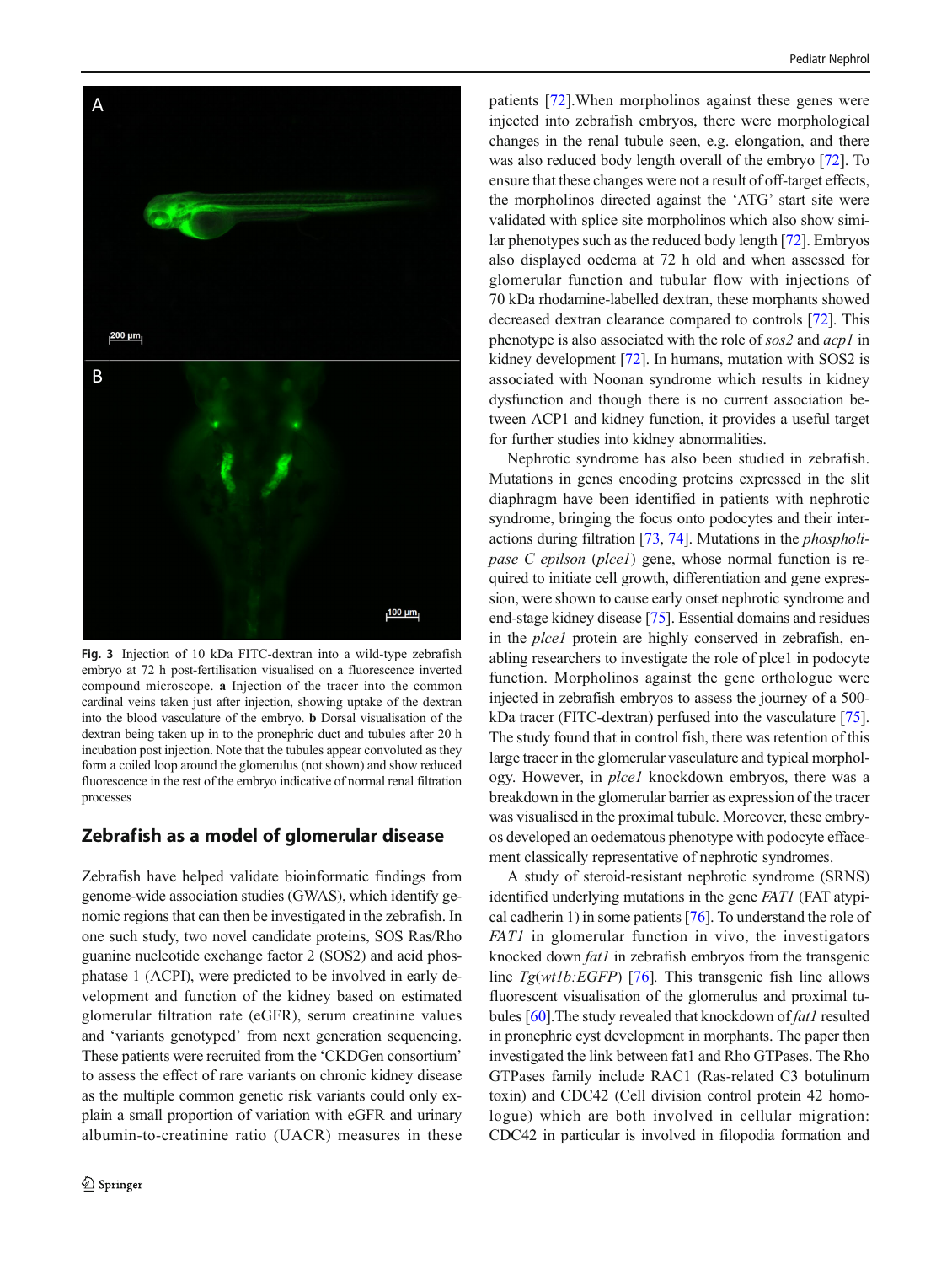normal tubular function [\[77](#page-10-0)]. Knockdown of  $fat1$  in zebrafish caused a decrease in the amount of active RAC1 and CDC42 available and the addition of RAC1/CD42 was partially able to rescue the cyst phenotype observed [[76](#page-10-0)]. The study showed that FAT1 is important for glomerular function as it is involved in cell migration of renal tubular cells and that activation of Rho GTPases can correct defective migration in the absence of FAT1 [\[76\]](#page-10-0).

The gene **ELMO1** had been implicated in the development of diabetic nephropathy but its function in the nephron was relatively unknown. The zebrafish orthologue *elmol* is expressed in the vasculature and in hyperglycaemic conditions, elmo1 knockout mutants (via CRISPR/Cas9 system) were found to have an abnormal increase in the width of the pronephric system [[78\]](#page-10-0). Moreover, they also exhibited a larger glomerulus and abnormal podocyte development. During filtration assays, the injection of 70 kDa dextran in the embryonic heart demonstrated abnormal filtration in the mutants with significant losses of fluorescence over time in comparison to CRISPR controls. This is thought to represent hyperfiltration as seen in early diabetic nephropathy [\[78](#page-10-0)]. The study was able to establish the protective effect of *elmol* in diabetic nephropathy on kidney function and structure during hyperglycaemic conditions.

## Acute kidney injury

Zebrafish have also been used to study the effect of nephrotoxic agents such as cisplatin and gentamicin. Administration of these drugs induces oedema in embryos, as well as histological changes such as brush border flattening and debris in the tubular lumen [[79\]](#page-10-0). Most importantly, injection of tracers such as dextran and inulin into these drug-treated zebrafish showed disturbances in the glomerular filtration rate as clearance is decreased relative to controls [\[79](#page-10-0)].

The E3-ubiquitin ligase, murine double-minute (mdm2) gene, regulates p53 induction and is a promoter of inflammation. It is also important for maintaining homeostasis of renal tubular epithelial cells (which normally divide at a slow rate) so that there is an adequate turnover of cells. Though  $mdm2$ inhibitors are being investigated as anti-cancer drugs [\[80\]](#page-10-0), a recent study by Thomasova et al. showed that it also has a protective effect on renal tubular epithelial cells preventing acute kidney injury  $[81]$ . To test the importance of this gene in vivo, mdm2 was knocked down using a morpholino approach in the Tg(wt1b:EGFP) transgenic line where apoptosis of renal epithelial cells measured by a terminal deoxynucleotidyl transferase (TUNEL (TdT)-mediated dUTP)) assay was observed as well as increased width of the pronephric tubules [\[81](#page-11-0)]. These morphants also exhibited pericardial oedema at 2 days old. Knockdown of mdm2 using another transgenic line,  $CADE$  ( $Tg$  (Casper; lfabp: DBP-EGFP), showed reduced fluorescence in the vessels indicative of a leaky filtration barrier [\[81](#page-11-0)]. The study highlights *mdm2* as an important gene for tubular epithelial homeostasis and survival.

# Tubular function

Despite the limitations of zebrafish in the study of tubular diseases, they have also been used to study disorders with tubular involvement. As mentioned previously, zebrafish morphants recapitulated the key features of EAST syndrome, representing the first zebrafish model of a tubulopathy [[69\]](#page-10-0). More recently, zebrafish were used to study the role of ocrl1 (associated with Lowe syndrome and Dent disease) [\[82\]](#page-11-0). The investigators were able to demonstrate the role of ocrl1 in proximal tubular function by showing impaired endocytosis within the pronephric tubules in *ocrl1*-deficient zebrafish embryos and thus established zebrafish as a useful model for the study of renal Fanconi syndromes. In another study, ocrl1 deficient zebrafish embryos also showed brain and eye reduction in which orcl1 is highly expressed, suggesting a developmental role for this gene within the central nervous system [\[83](#page-11-0)]. Previous work with zebrafish mutants has also provided evidence of Lowe syndrome as a ciliopathy where antisense morpholinos targeting the *ocrl1* gene showed cystogenesis and pronephros dilation, typically seen in other ciliadefective models [\[84](#page-11-0)]. Zebrafish were also successfully used as a model for nephropathic cystinosis, where patients exhibit renal Fanconi syndrome with progressive glomerular damage and multiple organ dysfunction [\[70\]](#page-10-0). Mutants homozygous for the *ctns* (cystinonin) gene showed cystine accumulation, delayed development and proximal tubular impairment with signs of glomerular damage recapitulating the patient phenotype [[70](#page-10-0)].

# Polycystic kidney disease and other ciliopathies

A panel of zebrafish mutants with cystic kidney phenotypes identified 12 causative genes, which now constitute candidate genes for human cystic kidney disease identified by a forward genetic insertional screen [[85\]](#page-11-0). Previously, the orthologues of two of the 12 genes, hepatocyte nuclear factor 1 (HNF1) and polycystic kidney disease 2 (PKD2), had been associated with human forms of polycystic kidney disease (PKD/PC) [[86](#page-11-0), [87\]](#page-11-0), validating this panel approach. Mutations in the polycystins (PC), i.e. polycystic kidney disease 1 (PKD1) and PKD2, cause autosomal dominant polycystic kidney disease in humans [\[88](#page-11-0)]. It is thought that there is a 'two-step' model in the initiation cystogenesis consisting of germline mutations and somatic mutations in PKD in epithelial cells. This then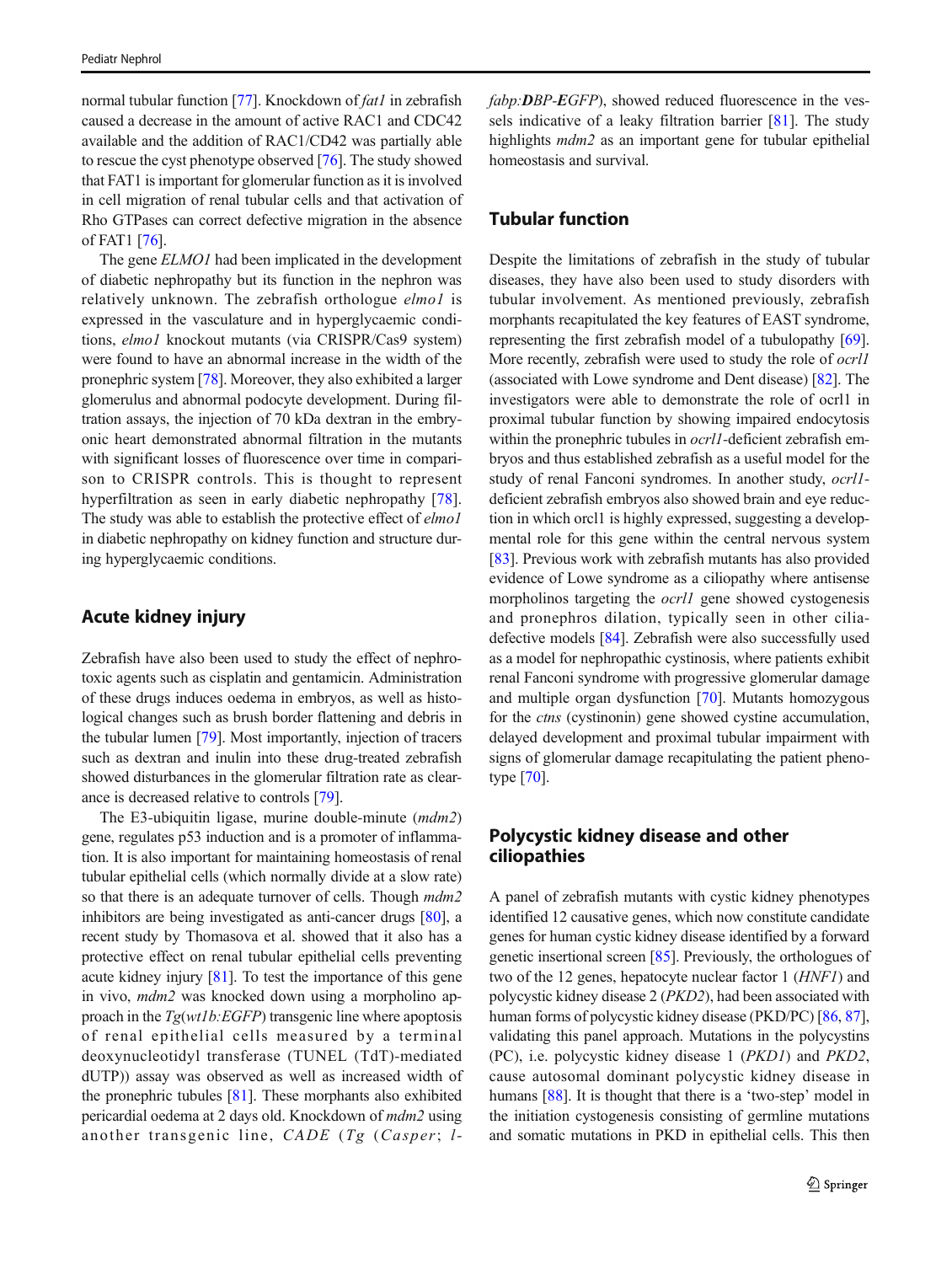Zebrafish embryos overexpressing the C-terminal polycystin fragment, by injection with exogenous mRNA or DNA, showed a marked 'dorsalising' effect where the tissue in the muscle and pronephric duct development were disrupted [\[89\]](#page-11-0). The study suggested that *polycystin-1* modulates the Wnt signal transduction pathway, cooperating together during vital stages of renal tubulogenesis [\[89\]](#page-11-0). Low et al. also showed that overexpression of polycystin-1 (via injections of human polycystin-1 mRNA encoding the PC1 tail into zebrafish embryos) resulted in cysts at 3 days post-fertilisation but with no 'dorsalising' effects. Though both studies show different phenotypes, they both implicate polycystin 1 as a modulator of the Wnt pathway, mainly inhibiting glycogen synthase kinase (GSK-3β) which normally phosphorylates beta-catenin for subsequent degradation [[90,](#page-11-0) [91\]](#page-11-0).However, the approach of Low et al. may better recapitulate the renal cyst formation seen in autosomal dominant polycystic kidney disease.

Morpholinos directed against *nphp1*, a gene associated with nephronophthisis, in zebrafish helped to corroborate the finding that mutations in this gene can contribute to the disease spectrum seen in Bardet-Biedl syndrome (BBS), a known ciliopathy [\[92](#page-11-0)]. Moreover, a zebrafish ciliopathy model of Meckel-Gruber syndrome (in which symptoms include renal cystic dysplasia) demonstrated the importance of the zebrafish paralogues meckelin (mks3) and filamin A (flna) in causing the disease. It was shown that *mks*3 localises to the primary cilia and flna is a binding partner that interacts at the apical cell surface [[93\]](#page-11-0). When these genes were knocked down either separately or together in the zebrafish, phenotypes showed pronephric cyst formation along with notochord abnormalities suggesting these genes are also involved in Wnt signalling [\[93\]](#page-11-0).

Zebrafish have also provided cross species conservation of a mutation in the Nek-family kinases, causing cyst formation in the connecting segments and cortical collecting ducts of mice [\[94\]](#page-11-0). Mutations in one family member, Nek8, are associated with polycystic kidney disease [[94](#page-11-0)]. Using a morpholino approach in the zebrafish, embryos were injected with Nek8 antisense sequence resulting in cystic kidneys as early as 48 h post-fertilisation, supporting the phenotype seen in mice [\[94\]](#page-11-0). This data was able to provide evidence to support observations seen in vitro where mutated Nek8 showed defects in cytoskeletal structures in cell culture and loss of cell adhesion—this is thought to be a cause of cystic kidney disease.

## End-stage renal disease and apolipoprotein 1

Apolipoprotein 1 (APOL1) variants have been shown to increase the risk of progression onto developing end-stage renal disease (ESRD) [\[95](#page-11-0)]. These mutations are more prevalent in African populations compared to European American populations because of a protective effect against the African parasite Trypanosoma brucei rhodesiense infection. In order to study this further, zebrafish were used as they offer an advantage over mice models as there is no expression, nor orthologue, of APOL1 in the mouse and zApol1 is expressed in zebrafish podocytes. Olabisi et al. showed expression of these human APOL1 variants (G1 or G2) under the Gal4/ UAS system in transgenic zebrafish resulted in glomeruli aberrations as shown by podocyte effacement and endothelial injury [[96\]](#page-11-0). There was no tubular proteinuria detected via the renal excretion of GFP-vitamin D-binding protein where there is accumulation of the tracer within the proximal tubules, similar to the method employed by Zhou et al., but with puromycin aminonucleoside (PAN) as an inducer of podocyte injury. The study showed that the transgenic zebrafish expressing human APOL1 variants did not further potentiate the glomerular injury induced by PAN so though there were histological defects, it was not enough to cause renal dysfunction. The study suggested that presence of these variants may increase the onset of Apol1 nephropathy but a 'second hit' other than PAN may be required to observe kidney dysfunction [\[96](#page-11-0)]. In another study, knock down of the zebrafish orthologue, zApoL1 in embryos resulted in oedema suggestive of a leaky filtration barrier [\[97](#page-11-0)]. This was confirmed with coinjection of 500 and 10 kDa dextran—in morphants, the pronephric tubules showed fluorescence from both markers after 24 h, whereas only the 10 kDa dextran was visible in the control pronephric tubules. This study showed the usefulness of zebrafish for the study of this gene. Unlike primates, in which there are up to five additional APOL genes, zebrafish have only one APOL orthologue eliminating the potential redundancy effect [\[97](#page-11-0)].

## Regeneration of the kidney

Zebrafish have also been used to study the possibility of regeneration after loss of function. It was shown that nephron progenitor cells can produce new nephrons in the adult zebrafish [[59](#page-10-0)]. Moreover, using transgenic lines Tg (wt1b:GFP) and Tg(pod:NTR-mcherry) (the latter being a red fluorescent marker of glomerular podocytes), the investigators were able to track mesonephric nephrons from the moment of gentamicin-induced injury to regeneration of the mesonephros. They were able to show that expression of one of the WT1 orthologues, wt1b, influences the development of new early progenitor cells proliferating into stage 1 nephron primordia by 4 days after injury in adult zebrafish [\[98\]](#page-11-0). When podocytes are injured via exposure to chemical agents, in this case MTZ (1-[2-hydroxyethyl]-2-methyl-5-nitroimidazole), wt1b showed expression in the Bowman's capsule resulting in a podocyte-specific response and repair in the mesonephros [\[68](#page-10-0)]. The product of the other *WT1* orthologue,  $wta$ , also has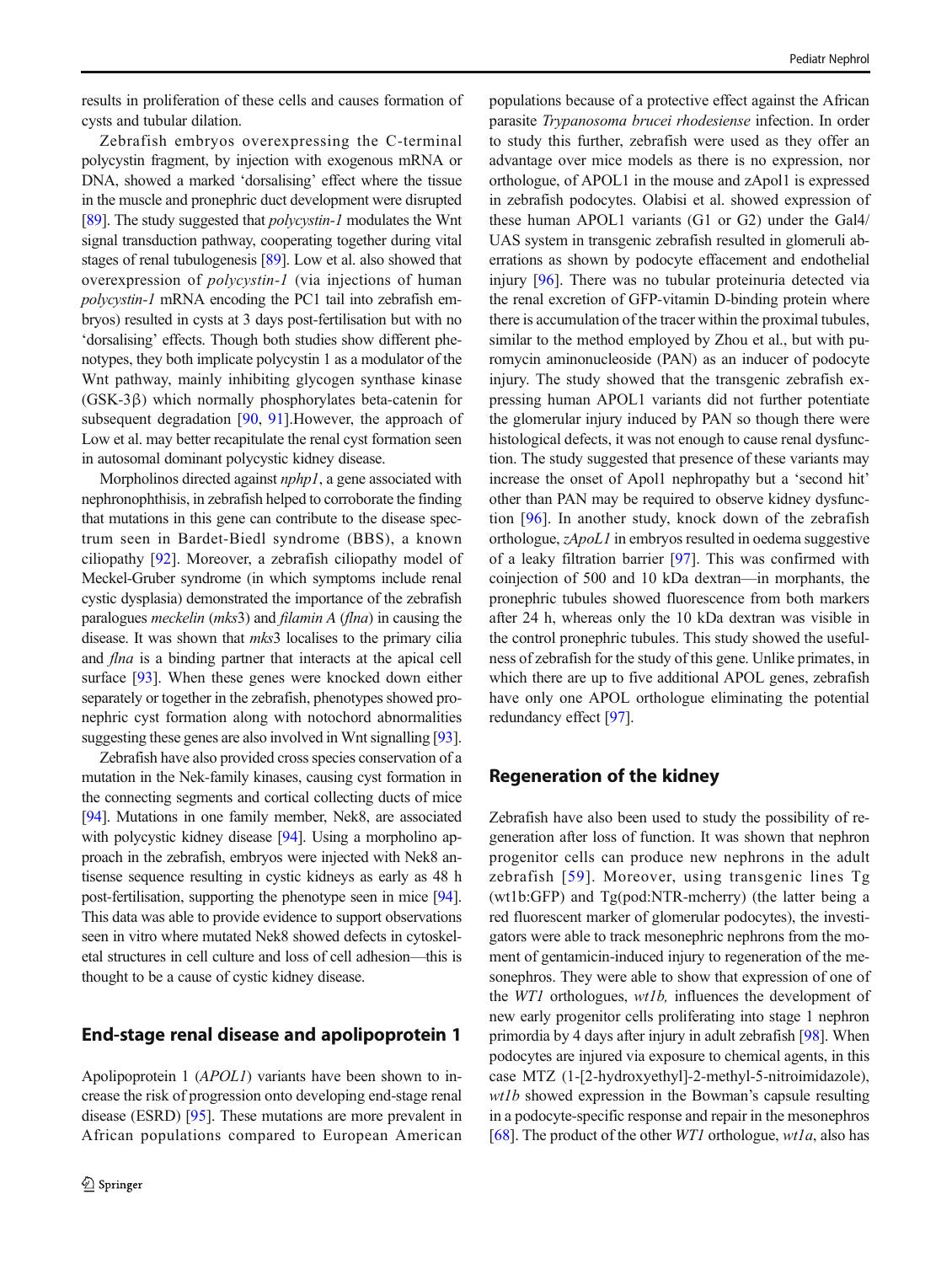<span id="page-8-0"></span>a role along with FoxC1/2 transcription factors and notch signalling, to promote podocyte formation in zebrafish as morpholinos against these targets resulted in fewer podocytes developing.

# Conclusion

Various manipulations discussed here such as loss of function models and use of morpholinos can be implemented in the zebrafish to study disease states. We can study the impact of mutations in targeted genes that have a role in renal physiology by using zebrafish and use this knowledge to help understand more about the gene's impact in humans, due to the genetic similarity. With targeted germline mutations, we can also assess the effect of specific mutations to assess the pathogenicity of genetic variants identified in patients with kidney disease. Zebrafish can also be used to study the basic renal physiology. Overall, zebrafish represent a useful model to study renal function and disease.

Funding information This work was supported in part by Kids Kidney Research (to PO, RK, DB) and the European Union, FP7 (grant agreement 2012-305608 'European Consortium for High-Throughput Research in Rare Kidney Diseases (EURenOmics)' (to RK, DB)).

#### Compliance with ethical standards

Conflict of interest The authors declare that they have no conflict of interest.

Open Access This article is distributed under the terms of the Creative Commons Attribution 4.0 International License (http:// creativecommons.org/licenses/by/4.0/), which permits unrestricted use, distribution, and reproduction in any medium, provided you give appropriate credit to the original author(s) and the source, provide a link to the Creative Commons license, and indicate if changes were made.

# References

- 1. Kidney Research UK (2013) Stages of kidney disease. [https://www.](https://www.kidneyresearchuk.org/health-information/stages-of-kidney-disease) [kidneyresearchuk.org/health-information/stages-of-kidney-disease](https://www.kidneyresearchuk.org/health-information/stages-of-kidney-disease)
- 2. Creaser CW (1934) The technic of handling the zebra fish (Brachydanio rerio) for the production of eggs which are favorable for embryological research and are available at any specified time throughout the year. Copeia 1934:159–161
- 3. Strähle U, Scholz S, Geisler R, Greiner P, Hollert H, Rastegar S, Schumacher A, Selderslaghs I, Weiss C, Witters H, Braunbeck T (2012) Zebrafish embryos as an alternative to animal experiments—a commentary on the definition of the onset of protected life stages in animal welfare regulations. Reprod Toxicol 33:128– 132
- 4. Carmichael C, Westerfield M, Varga ZM (2009) Cryopreservation and in vitro fertilization at the zebrafish international resource center. In: Lieschke GJ, Oates AC, Kawakami K (eds) Zebrafish: methods and protocols. Humana Press, Totowa, pp 45–65
- 5. White RM, Sessa A, Burke C, Bowman T, LeBlanc J, Ceol C, Bourque C, Dovey M, Goessling W, Burns CE, Zon LI (2008) Transparent adult zebrafish as a tool for in vivo transplantation analysis. Cell Stem Cell 2:183–189
- 6. Howe K, Clark MD, Torroja CF, Torrance J, Berthelot C, Muffato M, Collins JE, Humphray S, McLaren K, Matthews L, McLaren S, Sealy I, Caccamo M, Churcher C, Scott C, Barrett JC, Koch R, Rauch GJ, White S, Chow W, Kilian B, Quintais LT, Guerra-Assuncao JA, Zhou Y, Gu Y, Yen J, Vogel JH, Eyre T, Redmond S, Banerjee R, Chi J, Fu B, Langley E, Maguire SF, Laird GK, Lloyd D, Kenyon E, Donaldson S, Sehra H, Almeida-King J, Loveland J, Trevanion S, Jones M, Quail M, Willey D, Hunt A, Burton J, Sims S, McLay K, Plumb B, Davis J, Clee C, Oliver K, Clark R, Riddle C, Elliot D, Threadgold G, Harden G, Ware D, Begum S, Mortimore B, Kerry G, Heath P, Phillimore B, Tracey A, Corby N, Dunn M, Johnson C, Wood J, Clark S, Pelan S, Griffiths G, Smith M, Glithero R, Howden P, Barker N, Lloyd C, Stevens C, Harley J, Holt K, Panagiotidis G, Lovell J, Beasley H, Henderson C, Gordon D, Auger K, Wright D, Collins J, Raisen C, Dyer L, Leung K, Robertson L, Ambridge K, Leongamornlert D, McGuire S, Gilderthorp R, Griffiths C, Manthravadi D, Nichol S, Barker G, Whitehead S, Kay M, Brown J, Murnane C, Gray E, Humphries M, Sycamore N, Barker D, Saunders D, Wallis J, Babbage A, Hammond S, Mashreghi-Mohammadi M, Barr L, Martin S, Wray P, Ellington A, Matthews N, Ellwood M, Woodmansey R, Clark G, Cooper J, Tromans A, Grafham D, Skuce C, Pandian R, Andrews R, Harrison E, Kimberley A, Garnett J, Fosker N, Hall R, Garner P, Kelly D, Bird C, Palmer S, Gehring I, Berger A, Dooley CM, Ersan-Urun Z, Eser C, Geiger H, Geisler M, Karotki L, Kirn A, Konantz J, Konantz M, Oberlander M, Rudolph-Geiger S, Teucke M, Lanz C, Raddatz G, Osoegawa K, Zhu B, Rapp A, Widaa S, Langford C, Yang F, Schuster SC, Carter NP, Harrow J, Ning Z, Herrero J, Searle SM, Enright A, Geisler R, Plasterk RH, Lee C, Westerfield M, de Jong PJ, Zon LI, Postlethwait JH, Nusslein-Volhard C, Hubbard TJ, Roest Crollius H, Rogers J, Stemple DL (2013) The zebrafish reference genome sequence and its relationship to the human genome. Nature 496:498–503
- 7. Zhao S, Huang J, Ye J (2015) A fresh look at zebrafish from the perspective of cancer research. J Exp Clin Cancer Res 34:80
- 8. Liu W, Wu M, Huang Z, Lian J, Chen J, Wang T, Leung AY, Liao Y, Zhang Z, Liu Q, Yen K, Lin S, Zon LI, Wen Z, Zhang Y, Zhang W (2017) c-myb hyperactivity leads to myeloid and lymphoid malignancies in zebrafish. Leukemia 31:222–233
- 9. Vogel B, Meder B, Just S, Laufer C, Berger I, Weber S, Katus HA, Rottbauer W (2009) In-vivo characterization of human dilated cardiomyopathy genes in zebrafish. Biochem Biophy Res Commun 390:516–522
- 10. Lawson Nathan D, Wolfe Scot A (2011) Forward and reverse genetic approaches for the analysis of vertebrate development in the zebrafish. Dev Cell 21:48–64
- 11. Driever W, Solnica-Krezel L, Schier AF, Neuhauss SC, Malicki J, Stemple DL, Stainier DY, Zwartkruis F, Abdelilah S, Rangini Z, Belak J, Boggs C (1996) A genetic screen for mutations affecting embryogenesis in zebrafish. Development 123:37–46
- 12. Amsterdam A, Hopkins N (2006) Mutagenesis strategies in zebrafish for identifying genes involved in development and disease. Trends Genet 473–478
- 13. Ekker SC (2000) Morphants: a new systematic vertebrate functional genomics approach. Yeast 17:302–306
- 14. Heasman J (2002) Morpholino oligos: making sense of antisense? Dev Biology 243:209–214
- 15. Blum M, De Robertis EM, Wallingford JB, Niehrs C (2015) Morpholinos: antisense and sensibility. Dev Cell 35:145–149
- 16. Nasevicius A, Ekker SC (2000) Effective targeted gene 'knockdown' in zebrafish. Nat Genet 26:216–220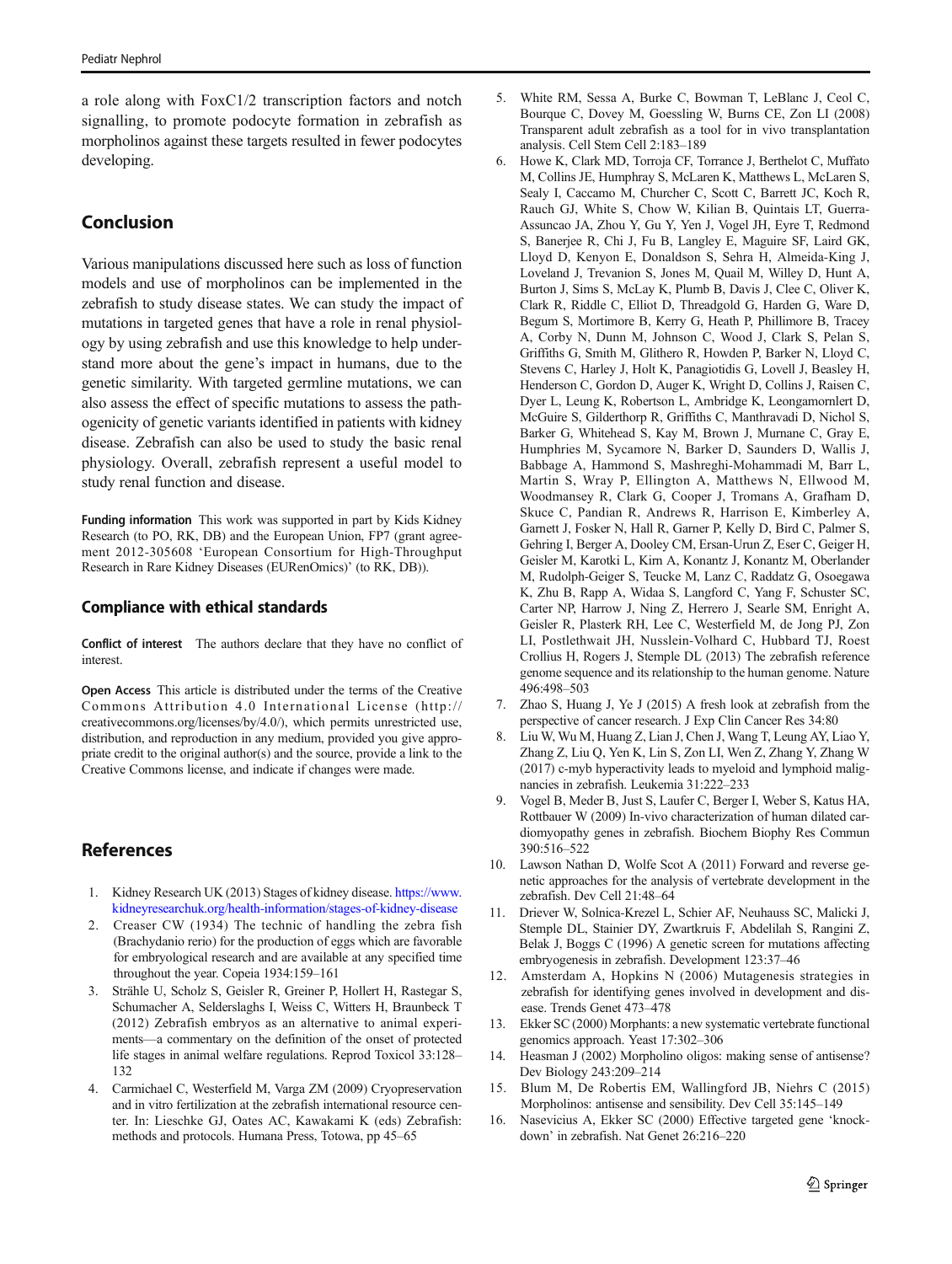- <span id="page-9-0"></span>17. Robu ME, Larson JD, Nasevicius A, Beiraghi S, Brenner C, Farber SA, Ekker SC (2007) p53 activation by knockdown technologies. PLoS Genet 3:e78
- 18. Bedell VM, Westcot SE, Ekker SC (2011) Lessons from morpholino-based screening in zebrafish. Brief Funct Genomics 10:181–188
- Kok FO, Shin M, Ni CW, Gupta A, Grosse AS, van Impel A, Kirchmaier BC, Peterson-Maduro J, Kourkoulis G, Male I, DeSantis DF, Sheppard-Tindell S, Ebarasi L, Betsholtz C, Schulte-Merker S, Wolfe SA, Lawson ND (2015) Reverse genetic screening reveals poor correlation between morpholino-induced and mutant phenotypes in zebrafish. Dev Cell 32:97–108
- 20. Rossi A, Kontarakis Z, Gerri C, Nolte H, Holper S, Kruger M, Stainier DYR (2015) Genetic compensation induced by deleterious mutations but not gene knockdowns. Nature 524:230–233
- 21. Bill BR, Petzold AM, Clark KJ, Schimmenti LA, Ekker SC (2009) A primer for morpholino use in zebrafish. Zebrafish 6:69–77
- 22. Eisen JS, Smith JC (2008) Controlling morpholino experiments: don't stop making antisense. Development 135:1735–1743
- 23. Schneeberger K (2014) Using next-generation sequencing to isolate mutant genes from forward genetic screens. Nat Rev Genet 15:662– 676
- 24. Salinger AP, Justice MJ (2008) Mouse mutagenesis using N-ethyl-N-nitrosourea (ENU). Cold Spring Harbor Protocols 2008: pdb.prot4985
- 25. Ching YH, Munroe RJ, Moran JL, Barker AK, Mauceli E, Fennell T, Dipalma F, Lindblad-Toh K, Abcunas LM, Gilmour JF, Harris TP, Kloet SL, Luo Y, McElwee JL, Mu W, Park HK, Rogal DL, Schimenti KJ, Shen L, Shindo M, Shou JY, Stenson EK, Stover PJ, Schimenti JC (2010) High resolution mapping and positional cloning of ENU-induced mutations in the Rw region of mouse chromosome 5. BMC Genet 11:106
- 26. Xu L, Li Y (2000) Positional cloning. In: Tuan RS, Lo CW (eds) Developmental biology protocols, vol II. Humana Press, Totowa, pp 285–296
- 27. Sivasubbu S, Balciunas D, Amsterdam A, Ekker SC (2007) Insertional mutagenesis strategies in zebrafish. Genome Biol 8: S9–S9
- 28. Amsterdam A, Burgess S, Golling G, Chen W, Sun Z, Townsend K, Farrington S, Haldi M, Hopkins N (1999) A large-scale insertional mutagenesis screen in zebrafish. Genes Dev 13:2713–2724
- 29. Jao LE, Maddison L, Chen W, Burgess SM (2008) Using retroviruses as a mutagenesis tool to explore the zebrafish genome. Brief Funct Genomic Proteomic 7:427–443
- 30. Golling G, Amsterdam A, Sun Z, Antonelli M, Maldonado E, Chen W, Burgess S, Haldi M, Artzt K, Farrington S, Lin SY, Nissen RM, Hopkins N (2002) Insertional mutagenesis in zebrafish rapidly identifies genes essential for early vertebrate development. Nature Genet 31:135–140
- 31. Colbert T, Till BJ, Tompa R, Reynolds S, Steine MN, Yeung AT, McCallum CM, Comai L, Henikoff S (2001) High-throughput screening for induced point mutations. Plant Physiol 126:480–484
- 32. Fritz A, Rozowski M, Walker C, Westerfield M (1996) Identification of selected gamma-ray induced deficiencies in zebrafish using multiplex polymerase chain reaction. Genetics 144:1735–1745
- 33. Joung JK, Sander JD (2013) TALENs: a widely applicable technology for targeted genome editing. Nat Rev Mol Cell Biol 14:49–55
- 34. Gupta RM, Musunuru K (2014) Expanding the genetic editing tool kit: ZFNs, TALENs, and CRISPR-Cas9. J Clin Invest 124:4154–4161
- 35. Barrangou R, Marraffini LA (2014) CRISPR-Cas systems: prokaryotes upgrade to adaptive immunity. Mol Cell 54:234–244
- 36. Karvelis T, Gasiunas G, Miksys A, Barrangou R, Horvath P, Siksnys V (2013) crRNA and tracrRNA guide Cas9-mediated DNA interference in Streptococcus thermophilus. RNA Biol 10: 841–851
- 37. Montague TG, Cruz JM, Gagnon JA, Church GM, Valen E (2014) CHOPCHOP: a CRISPR/Cas9 and TALEN web tool for genome editing. Nucleic Acids Res 42:W401–W407
- 38. Tsai SQ, Zheng Z, Nguyen NT, Liebers M, Topkar VV, Thapar V, Wyvekens N, Khayter C, Iafrate AJ, Le LP, Aryee MJ, Joung JK (2015) GUIDE-Seq enables genome-wide profiling of off-target cleavage by CRISPR-Cas nucleases. Na Biotechnol 33:187–197
- 39. Gaj T, Gersbach CA, Barbas CF (2013) ZFN, TALEN, and CRISPR/Cas-based methods for genome engineering. Trends Biotechnol 31:397–405
- 40. Blackburn PR, Campbell JM, Clark KJ, Ekker SC (2013) The CRISPR system—keeping zebrafish gene targeting fresh. Zebrafish 10:116–118
- 41. Auer TO, Duroure K, De Cian A, Concordet J-P, Del Bene F (2014) Highly efficient CRISPR/Cas9-mediated knock-in in zebrafish by homology-independent DNA repair. Genome Res 24:142–153
- 42. Jao L-E, Wente SR, Chen W (2013) Efficient multiplex biallelic zebrafish genome editing using a CRISPR nuclease system. Proceed Natl Acad Sci 110:13904–13909
- 43. Alsop D, Vijayan M (2009) The zebrafish stress axis: molecular fallout from the teleost-specific genome duplication event. Gen Comp Endocrinol 161:62–66
- 44. Woods IG, Kelly PD, Chu F, Ngo-Hazelett P, Yan YL, Huang H, Postlethwait JH, Talbot WS (2000) A comparative map of the zebrafish genome. Genome Res 10:1903–1914
- 45. Force A, Lynch M, Pickett FB, Amores A, Y-l Y, Postlethwait J (1999) Preservation of duplicate genes by complementary, degenerative mutations. Genetics 151:1531–1545
- 46. Taylor JS, Braasch I, Frickey T, Meyer A, Van de Peer Y (2003) Genome duplication, a trait shared by 22000 species of ray-finned fish. Genome Res 13:382–390
- 47. Barbazuk WB, Korf I, Kadavi C, Heyen J, Tate S, Wun E, Bedell JA, McPherson JD, Johnson SL (2000) The syntenic relationship of the zebrafish and human genomes. Genome Res 10:1351–1358
- 48. Smith Katherine R, Damiano J, Franceschetti S, Carpenter S, Canafoglia L, Morbin M, Rossi G, Pareyson D, Mole Sara E, Staropoli John F, Sims Katherine B, Lewis J, Lin W-L, Dickson Dennis W, Dahl H-H, Bahlo M, Berkovic Samuel F (2012) Strikingly different clinicopathological phenotypes determined by progranulin-mutation dosage. Am J Hum Genet 90:1102–1107
- 49. Solchenberger B, Russell C, Kremmer E, Haass C, Schmid B (2015) Granulin knock out zebrafish lack frontotemporal lobar degeneration and neuronal ceroid lipofuscinosis pathology. PLoS One 10:e0118956
- 50. Hill AJ, Bello SM, Prasch AL, Peterson RE, Heideman W (2004) Water permeability and TCDD-induced edema in zebrafish earlylife stages. Toxicol Sci 78:78–87
- 51. Wingert RA, Selleck R, Yu J, Song HD, Chen Z, Song A, Zhou Y, Thisse B, Thisse C, McMahon AP, Davidson AJ (2007) The cdx genes and retinoic acid control the positioning and segmentation of the zebrafish pronephros. PLoS Genet 3:1922–1938
- 52. Drummond IA, Davidson AJ (2010) Chapter 9—zebrafish kidney development. In: William Detrich MW, Leonard IZ (eds) H. Academic Press, Methods in Cell Biology, pp 233–260
- 53. Gerlach GF, Wingert RA (2013) Kidney organogenesis in the zebrafish: insights into vertebrate nephrogenesis and regeneration. Wiley interdisciplinary reviews Dev Biol 2:559–585
- 54. Anzenberger U, Bit-Avragim N, Rohr S, Rudolph F, Dehmel B, Willnow TE, Abdelilah-Seyfried S (2006) Elucidation of megalin/ LRP2-dependent endocytic transport processes in the larval zebrafish pronephros. J Cell Sci 119:2127–2137
- 55. Drummond IA (2000) The zebrafish pronephros: a genetic system for studies of kidney development. Pediatri Nephrol 14:428–435
- 56. Horsfield J, Ramachandran A, Reuter K, LaVallie E, Collins-Racie L, Crosier K, Crosier P (2002) Cadherin-17 is required to maintain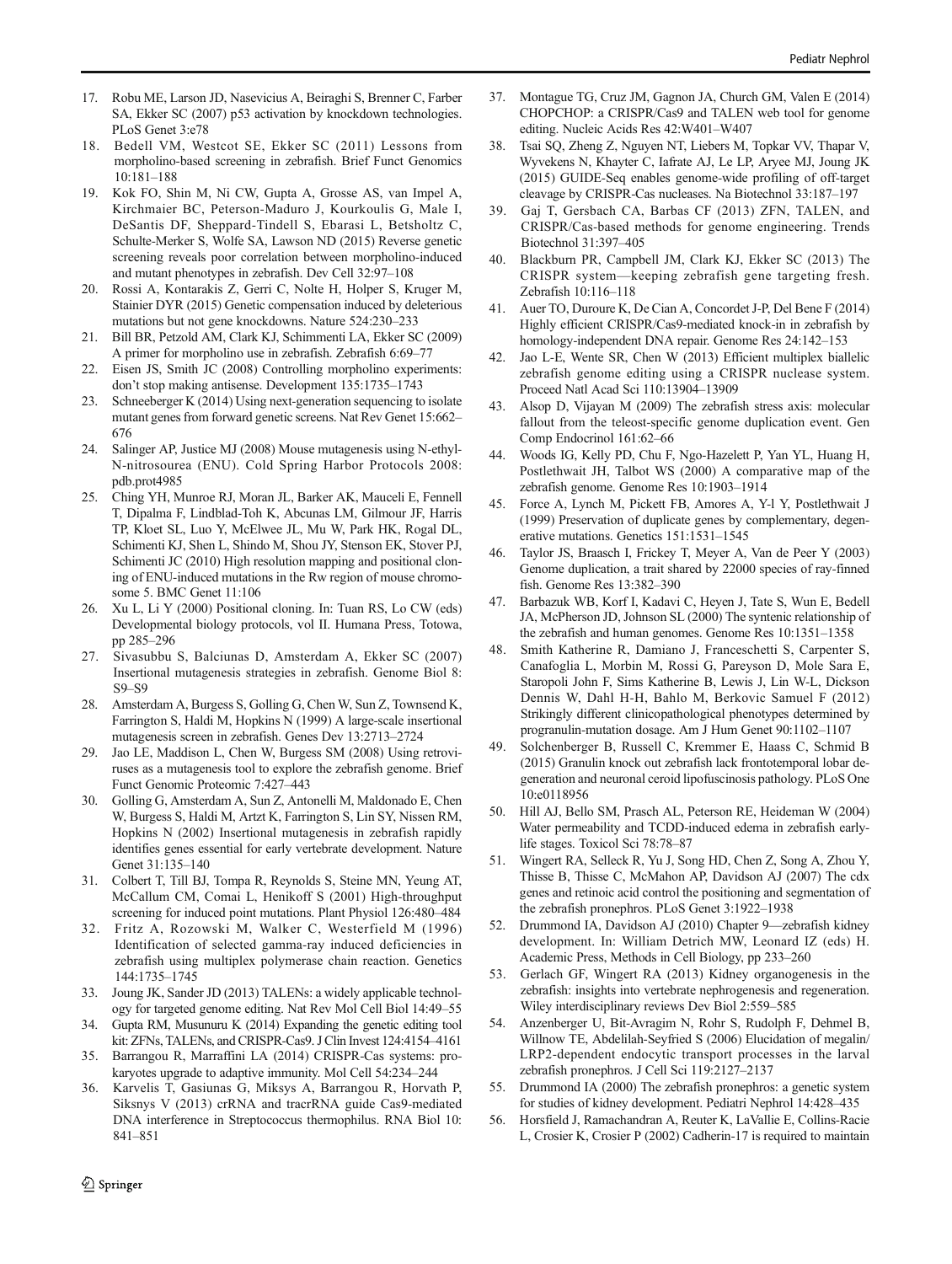<span id="page-10-0"></span>pronephric duct integrity during zebrafish development. Mech Dev 115:15–26

- 57. Zecchin E, Conigliaro A, Tiso N, Argenton F, Bortolussi M (2005) Expression analysis of jagged genes in zebrafish embryos. Dev Dyn 233:638–645
- 58. Wingert RA, Davidson AJ (2011) Zebrafish nephrogenesis involves dynamic spatiotemporal expression changes in renal progenitors and essential signals from retinoic acid and irx3b. Dev Dyn 240:2011–2027
- 59. Diep CQ, Ma D, Deo RC, Holm TM, Naylor RW, Arora N, Wingert RA, Bollig F, Djordjevic G, Lichman B, Zhu H, Ikenaga T, Ono F, Englert C, Cowan CA, Hukriede NA, Handin RI, Davidson AJ (2011) Identification of adult nephron progenitors capable of kidney regeneration in zebrafish. Nature 470:95–100
- 60. Perner B, Englert C, Bollig F (2007) The Wilms tumor genes wt1a and wt1b control different steps during formation of the zebrafish pronephros. Dev Biol 309:87–96
- 61. Kreidberg JA, Sariola H, Loring JM, Maeda M, Pelletier J, Housman D, Jaenisch R (1993) WT-1 is required for early kidney development. Cell 74:679–691
- 62. Hohenstein P, Hastie ND (2006) The many facets of the Wilms' tumour gene, WT1. Hum Mol Genet 15:R196–R201
- 63. Christou-Savina S, Beales PL, Osborn DPS (2015) Evaluation of zebrafish kidney function using a fluorescent clearance assay. J Vis Exp 96:52540
- 64. Hentschel DM, Mengel M, Boehme L, Liebsch F, Albertin C, Bonventre JV, Haller H, Schiffer M (2007) Rapid screening of glomerular slit diaphragm integrity in larval zebrafish. Am J Physiol; Renal Physiol 293:F1746–F1750
- 65. Tobin JL, Beales PL (2008) Restoration of renal function in zebrafish models of ciliopathies. Pediatr Nephrol 23:2095–2099
- 66. McCampbell KK, Wingert RA (2014) Using zebrafish to study renal regeneration. Transl Res 163:109–122
- 67. Drummond IA, Majumdar A, Hentschel H, Elger M, Solnica-Krezel L, Schier AF, Neuhauss SC, Stemple DL, Zwartkruis F, Rangini Z, Driever W, Fishman MC (1998) Early development of the zebrafish pronephros and analysis of mutations affecting pronephric function. Development 125:4655–4667
- 68. Zhou W, Hildebrandt F (2012) Inducible podocyte injury and proteinuria in transgenic zebrafish. J Am Soc Nephrol 23:1039–1047
- 69. Mahmood F, Mozere M, Zdebik AA, Stanescu HC, Tobin J, Beales PL, Kleta R, Bockenhauer D, Russell C (2013) Generation and validation of a zebrafish model of EAST (epilepsy, ataxia, sensorineural deafness and tubulopathy) syndrome. Dis Model Mech 6: 652–660
- 70. Elmonem MA, Khalil R, Khodaparast L, Khodaparast L, Arcolino FO, Morgan J, Pastore A, Tylzanowski P, Ny A, Lowe M, de Witte PA, Baelde HJ, van den Heuvel LP, Levtchenko E (2017) Cystinosis (ctns) zebrafish mutant shows pronephric glomerular and tubular dysfunction. Sci Rep 7:42583
- 71. Oltrabella F, Pietka G, Ramirez IB-R, Mironov A, Starborg T, Drummond IA, Hinchliffe KA, Lowe M (2015) The Lowe syndrome protein OCRL1 is required for endocytosis in the zebrafish pronephric tubule. PLoS Genet 11:e1005058
- 72. Li M, Li Y, Weeks O, Mijatovic V, Teumer A, Huffman JE, Tromp G, Fuchsberger C, Gorski M, Lyytikainen LP, Nutile T, Sedaghat S, Sorice R, Tin A, Yang Q, Ahluwalia TS, Arking DE, Bihlmeyer NA, Boger CA, Carroll RJ, Chasman DI, Cornelis MC, Dehghan A, Faul JD, Feitosa MF, Gambaro G, Gasparini P, Giulianini F, Heid I, Huang J, Imboden M, Jackson AU, Jeff J, Jhun MA, Katz R, Kifley A, Kilpelainen TO, Kumar A, Laakso M, Li-Gao R, Lohman K, Lu Y, Magi R, Malerba G, Mihailov E, Mohlke KL, Mook-Kanamori DO, Robino A, Ruderfer D, Salvi E, Schick UM, Schulz CA, Smith AV, Smith JA, Traglia M, Yerges-Armstrong LM, Zhao W, Goodarzi MO, Kraja AT, Liu C, Wessel J, Boerwinkle E, Borecki IB, Bork-Jensen J, Bottinger EP, Braga D,

Brandslund I, Brody JA, Campbell A, Carey DJ, Christensen C, Coresh J, Crook E, Curhan GC, Cusi D, de Boer IH, de Vries AP, Denny JC, Devuyst O, Dreisbach AW, Endlich K, Esko T, Franco OH, Fulop T, Gerhard GS, Glumer C, Gottesman O, Grarup N, Gudnason V, Harris TB, Hayward C, Hocking L, Hofman A, Hu FB, Husemoen LL, Jackson RD, Jorgensen T, Jorgensen ME, Kahonen M, Kardia SL, Konig W, Kooperberg C, Kriebel J, Launer LJ, Lauritzen T, Lehtimaki T, Levy D, Linksted P, Linneberg A, Liu Y, Loos RJ, Lupo A, Meisinger C, Melander O, Metspalu A, Mitchell P, Nauck M, Nurnberg P, Orho-Melander M, Parsa A, Pedersen O, Peters A, Peters U, Polasek O, Porteous D, Probst-Hensch NM, Psaty BM, Qi L, Raitakari OT, Reiner AP, Rettig R, Ridker PM, Rivadeneira F, Rossouw JE, Schmidt F, Siscovick D, Soranzo N, Strauch K, Toniolo D, Turner ST, Uitterlinden AG, Ulivi S, Velayutham D, Volker U, Volzke H, Waldenberger M, Wang JJ, Weir DR, Witte D, Kuivaniemi H, Fox CS, Franceschini N, Goessling W, Kottgen A, Chu AY (2017) SOS2 and ACP1 loci identified through large-scale exome chip analysis regulate kidney development and function. J Am Soc Nephrol 28:981–994

- 73. Zhang S-Y, Marlier A, Gribouval O, Gilbert T, Heidet L, Antignac C, Gubler MC (2004) In vivo expression of podocyte slit diaphragm-associated proteins in nephrotic patients with NPHS2 mutation. Kidney Int 66:945–954
- 74. Philippe A, Nevo F, Esquivel EL, Reklaityte D, Gribouval O, Tête M-J, Loirat C, Dantal J, Fischbach M, Pouteil-Noble C, Decramer S, Hoehne M, Benzing T, Charbit M, Niaudet P, Antignac C (2008) Nephrin mutations can cause childhood-onset steroid-resistant nephrotic syndrome. J Am Soc Nephrol 19:1871–1878
- 75. Hinkes B, Wiggins RC, Gbadegesin R, Vlangos CN, Seelow D, Nurnberg G, Garg P, Verma R, Chaib H, Hoskins BE, Ashraf S, Becker C, Hennies HC, Goyal M, Wharram BL, Schachter AD, Mudumana S, Drummond I, Kerjaschki D, Waldherr R, Dietrich A, Ozaltin F, Bakkaloglu A, Cleper R, Basel-Vanagaite L, Pohl M, Griebel M, Tsygin AN, Soylu A, Muller D, Sorli CS, Bunney TD, Katan M, Liu J, Attanasio M, O'Toole JF, Hasselbacher K, Mucha B, Otto EA, Airik R, Kispert A, Kelley GG, Smrcka AV, Gudermann T, Holzman LB, Nurnberg P, Hildebrandt F (2006) Positional cloning uncovers mutations in PLCE1 responsible for a nephrotic syndrome variant that may be reversible. Nat Genet 38: 1397–1405
- 76. Gee HY, Sadowski CE, Aggarwal PK, Porath JD, Yakulov TA, Schueler M, Lovric S, Ashraf S, Braun DA, Halbritter J, Fang H, Airik R, Vega-Warner V, Cho KJ, Chan TA, Morris LGT, ffrench-Constant C, , Allen N, McNeill, H, Büscher R, Kyrieleis H, Wallot M, Gaspert A, Kistler T, Milford DV, Saleem MA, Keng WT, Alexander SI, Valentini RP, Licht C, Teh JC, Bogdanovic R, Koziell A, Bierzynska A, Soliman NA, Otto EA, Lifton RP, Holzman LB, Sibinga NES, Walz G, Tufro A, Hildebrandt F (2016) FAT1 mutations cause a glomerulotubular nephropathy. Nat Commun 7:10822
- 77. Wennerberg K, Der CJ (2004) Rho-family GTPases: it's not only Rac and Rho (and I like it). J Cell Sci 117:1301–1312
- 78. Sharma KR, Heckler K, Stoll SJ, Hillebrands J-L, Kynast K, Herpel E, Porubsky S, Elger M, Hadaschik B, Bieback K, Hammes H-P, Nawroth PP, Kroll J (2016) ELMO1 protects renal structure and ultrafiltration in kidney development and under diabetic conditions. Sci Rep 6:37172
- Hentschel DM, Park KM, Cilenti L, Zervos AS, Drummond I, Bonventre JV (2005) Acute renal failure in zebrafish: a novel system to study a complex disease. Am J Physiol—Renal Physiol 288: F923–F929
- 80. Tovar C, Rosinski J, Filipovic Z, Higgins B, Kolinsky K, Hilton H, Zhao X, Vu BT, Qing W, Packman K, Myklebost O, Heimbrook DC, Vassilev LT (2006) Small-molecule MDM2 antagonists reveal